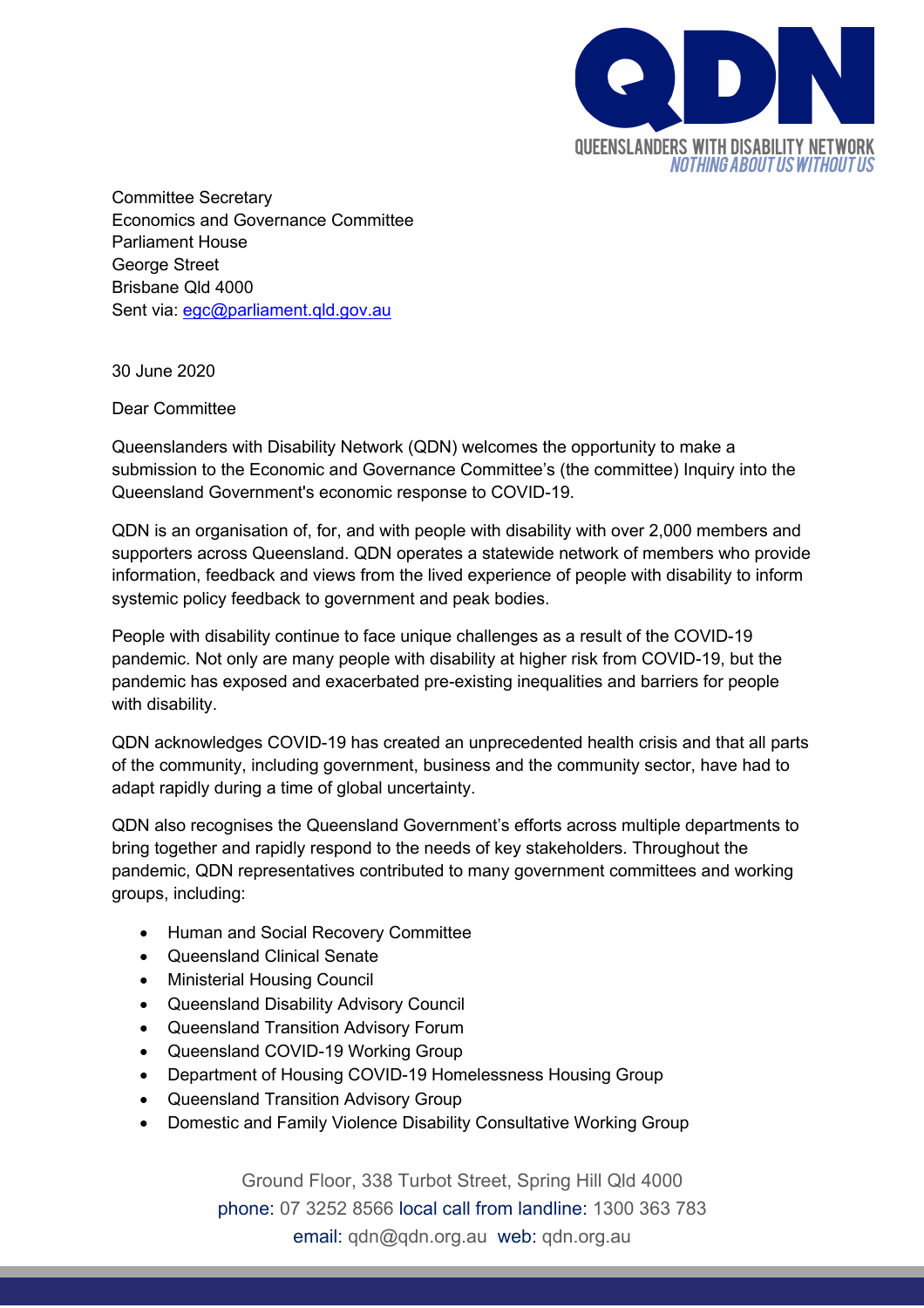The issues and recommendations outlined in this submission have been developed to assist the Queensland Government to be better prepared and respond, should Queensland face 'second wave' of COVID-19 infections or a similar health crisis into the future.

### **Access to essential goods, cost of living and employment**

QDN members reported a significant increase in their cost of living as a result of COVID-19. This has only exacerbated the financial disadvantage many people with disability already face. Even before the pandemic period, 45% of people with disability in Australia lived in poverty, which is more than double the OECD average (22%).

From delivery fees, shortages of and access to everyday groceries and increased prices for personal protective equipment (PPE), the cost and availability of vital goods became a major issue for people with disability during the peak of the crisis.

The public 'panic buying' of essential items like toilet paper, flour and non-perishable goods, including pasta and rice, left many people with disability without access to affordable items that they rely on to ensure they have enough food within their budget. Additionally, public stockpiling of items like hand sanitizer and masks, left people with disability without critical PPE they use regularly. QDN members reported instances where the price of hand sanitizer more than tripled during the peak of the pandemic. For people with disability, these items are essential to manage basic daily tasks like eating and personal hygiene practices.

QDN recommends that the Queensland Government works in collaboration with the Commonwealth Government, major retailers and people with disability to develop plans to ensure people with disability have priority access to essential, affordable food items and PPE in a crisis environment. Developing these plans will give people with disability greater certainty and reduce confusion in the event of a future health emergency event.

Many QDN members reported that the financial impact of increased costs for essential goods was compounded by the emotional and social impact of a significant reduction in their contact with formal disability supports. However, both the Carers Payment and the Disability Support Pension (DSP) were excluded from the Commonwealth Government's Coronavirus Supplement of \$550 per fortnight.

Currently, less than 10% of the population of people with disability in Australia are supported by the NDIS and are therefore unable to access and pay for the additional supports and services they may require during this unprecedented crisis.

QDN received a large volume of calls and emails from members who are confused and distressed by the exclusion of DSP recipients from the Coronavirus Supplement, which was given to recipients of the JobSeeker Payment, Youth Allowance Jobseeker, Parenting Payment, Farm Household Allowance and Special Benefit.

While the federal government's two \$750 economic stimulus payments provided much needed financial relief to people on the DSP, the lack of ongoing financial supplements made many people with disability feel "forgotten" or "left behind", adding to the feeling of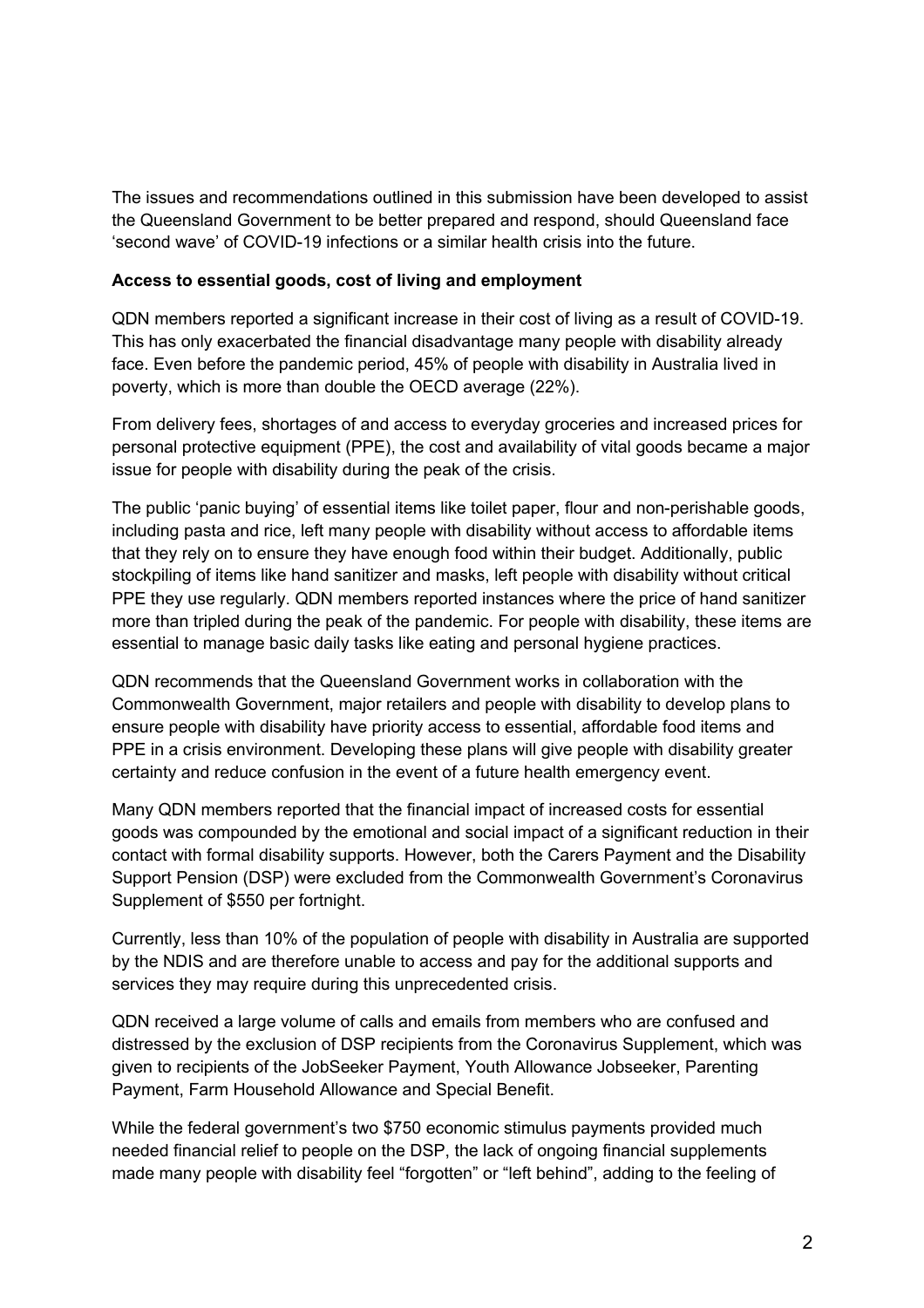isolation during an already difficult time. QDN recommends that in the event of a future outbreak or health crisis, the Queensland Government lobby the federal government to ensure that people with disability are not financially disadvantaged and have access to additional support.

Many QDN members, including those on the DSP, also report losing work during the COVID-19 crisis, which had previously supplemented their income support. This has led to difficult decisions between purchasing food, medication or accessing health services. These workers will require additional support to find employment in the COVID-19 recovery phase. QDN recommends the Queensland Government develop and implement a dedicated disability COVID-19 employment strategy with direct input from people with disability and disability advocacy organisations. The strategy should specifically look at ways to promote the benefits of hiring people with disability and address some of the outdated attitudes that lead to greater unemployment for people with disability.

# **Housing support**

Accessible and affordable housing is a significant issue for people with disability that was made more challenging during the COVID-19 emergency period.

QDN broadly supported the Queensland Government's *Renter Protection Package*, which included expanding access to rental support grants and bond loans; rent deferrals; a moratorium on evictions for those impacted by COVID-19, and; the ability for tenants to refuse entry for non-emergency repairs and inspections. These measures assisted in keeping many people with disability safe in their private rentals, particularly for individuals who had lost income or were self-isolating for health reasons.

QDN understood the need to ensure all rental relief measures were balanced, particularly as the financial impact of COVID-19 was felt by both tenants and landlords. However, some QDN members expressed distress, anxiety and confusion when required to communicate or provide documentation directly to landlords or real estate agents. There is a significant power imbalance in the relationship between a tenant and landlord. People with disability can be particularly vulnerable if forced to negotiate a reduction in rent directly with landlords.

Community organisations, including Tenants Queensland and QShelter, have been offering critical support and advice to many renters who are in insecure housing or are having to negotiate a rent deferral as a result of COVID-19. However, QDN members have reported that advocacy services are over capacity as a result of COVID-19, meaning they have had to navigate these difficult situations without support.

QDN recommends that if the Queensland Government was to implement similar rental support measures in future, it is done alongside additional funding for advocacy support to help protect vulnerable renters.

QDN acknowledges the Department of Housing and Public Works (DHPW) has done significant work to develop a *Residential Tenancies Practice Guide* to communicate to tenants and landlords what rental support is available and their rights and responsibilities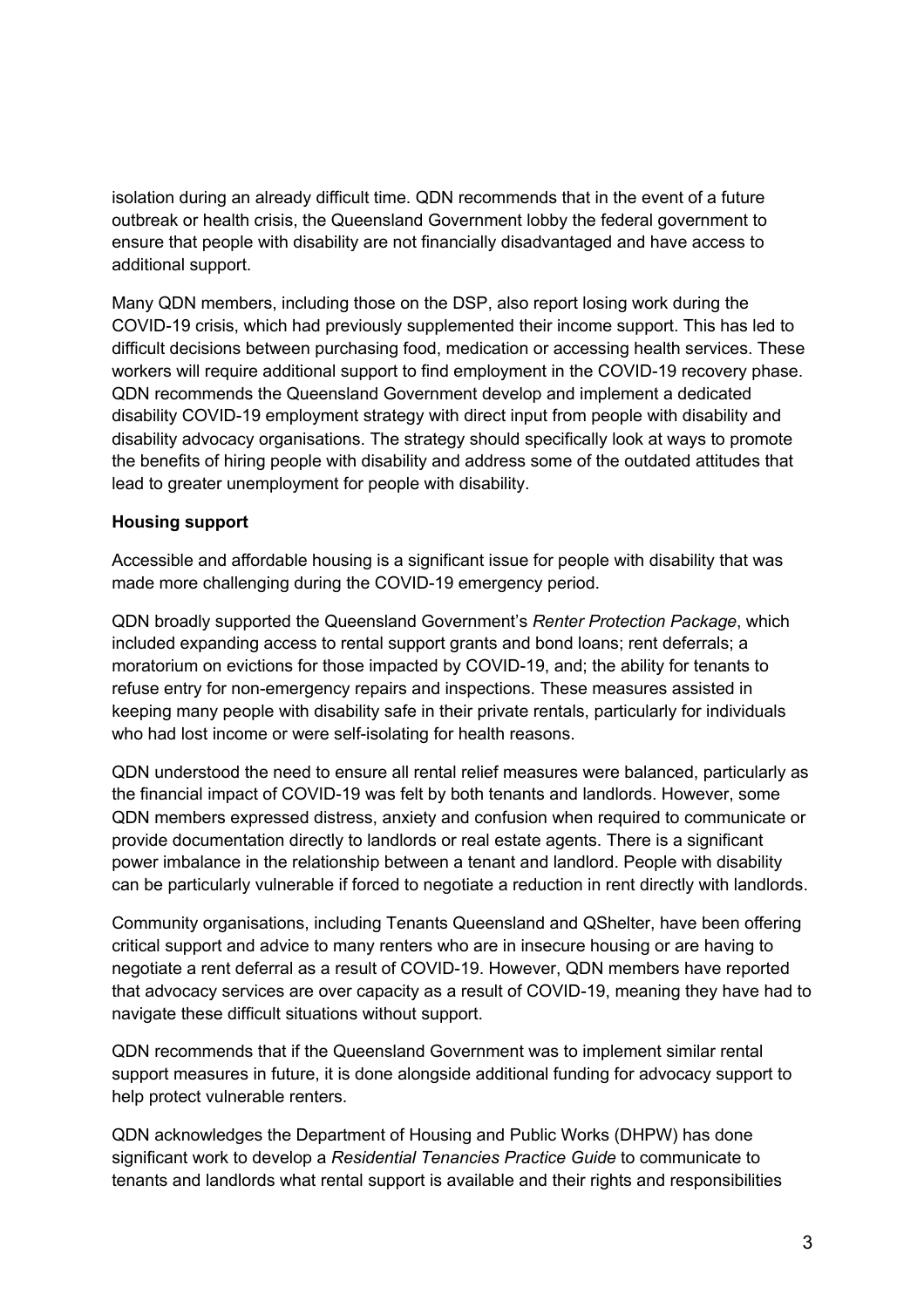during the COVID-19 environment. QDN is currently partnering with DHPW to develop a user-friendly version of the guide to specifically meet the communication needs of people with disability.

QDN recommends that the Queensland Government commit to ensuring all documents released during a public emergency are in a format that is accessible and meets the communication requirements of all people with disability.

QDN applauds the work of the Queensland Government in rapidly responding to ensure people experiencing homelessness were safe and had priority access to emergency housing as the COVID-19 pandemic hit. The success of these measures shows that addressing homelessness requires more than just bricks and mortar but wrap around social services. QDN and our housing and homelessness allies strongly urge the Queensland Government to keep in place specific, targeted measures to address homelessness as has been implemented during the COVID-19 event. QDN and our housing allies look forward to working with government to see how these measures can continue post COVID-19, keeping people safe and off the streets.

As Queensland moves into the recovery phase, QDN calls on the State Government to ensure that the people who have been identified and supported during the pandemic are not forced back to homelessness or insecure housing.

## **Protections for people in congregate settings**

As we continue to monitor the COVID-19 situation nationally, people with disability in group homes and supported accommodation facilities remain particularly vulnerable. If a resident in one of these settings contracts COVID-19 there could be an urgent need for alternative accessible housing, which is currently in short supply across the country.

Moving forward, QDN recommends that the Queensland Government continues to undertake transition and outbreak planning on how to best identify and locate short-term housing options across social housing, private rentals, specialist disability accommodation, respite facilities and supported accommodation facilities to accommodate people with disability during a public health emergency.

Throughout the COVID-19 period, QDN received numerous reports of congregate housing settings, including supported accommodation facilities and group homes, restricting the rights of people with disability beyond what was required under public health directives. This included not allowing outside support staff to enter and only allowing residents to have one or two family members approved to visit for less than an hour. Of concern to QDN was that many of these conditions were being more strictly enforced even as COVID-19 restrictions for the general public were being eased.

It is essential that people with disability continue to have some level of choice and control in their homes during an emergency, particularly when it comes to the services they can access. Severely restricting people's ability to see others, access supports and leave the